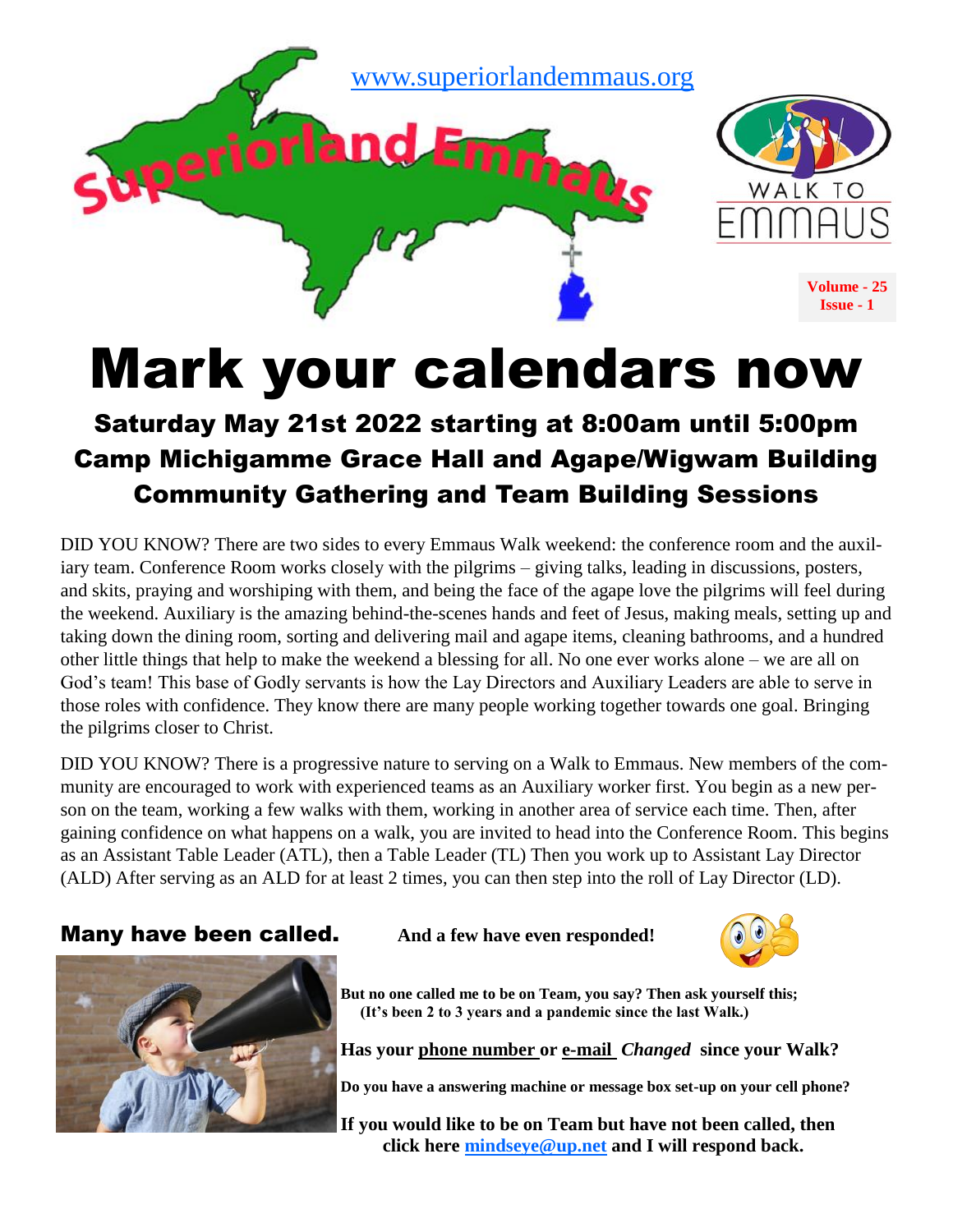DeColores, Emmaus family,

I am still new to this position of Community Spiritual Director, so I hope this little note finds you all well and staying spiritually fed.

Living in the secular world can stay being spiritually fed a tricky thing. To explain, I wanted to share a little personal story. Before I took my Walk to Emmaus, I was a regular watcher of professional wrestling. Oh, the music, the fireworks, the acrobatics in the ring … I found it thrilling! The first night back from my walk, I sat down in front of the TV and tuned in the show. I only made it through about 15 minutes, and then I shut it off- oddly unsatisfied.

What had happened? I had been given the very best spiritual food for 72 wonderful hours. I came home and instead of enjoying more of a meal, I tried to stuff myself with cotton candy and candy corn. Not satisfying and it made me feel a little ill. My tastes had been adjusted to the awesome Godly meal and the very worldly meal was not going to cut it.

Have you been feeling a little distant from the Spirit? Not satisfied with the things happening around you or how you are reacting to the world you live in? Take a moment and write down what you are consuming – the books you read, the movies and shows you watch, the music you listen to: are they filling you with the spirit, or trying to fill you up with empty thoughts and emotions? Keeping a close eye on what we consume in our souls helps us to stay filled with the Spirit and keeps the worldly issues where they belong – firmly in the hands of Jesus.

A great way to stay filled with the spirit is to surround yourself with Godly people on a regular basis. This is why regular church attendance keeps us on track. Regular meetings with a Fourth Day group also make a difference. If you are not meeting with anyone on a regular basis, be sure to check out the groups we have listed. Or, step into something new, and start your own group meeting. If you need help, just ask – the community is here to help you stay spiritually fed!

Until next time – hold tight to the truth that God loves you – and so do I

Pastor Vicky Prewitt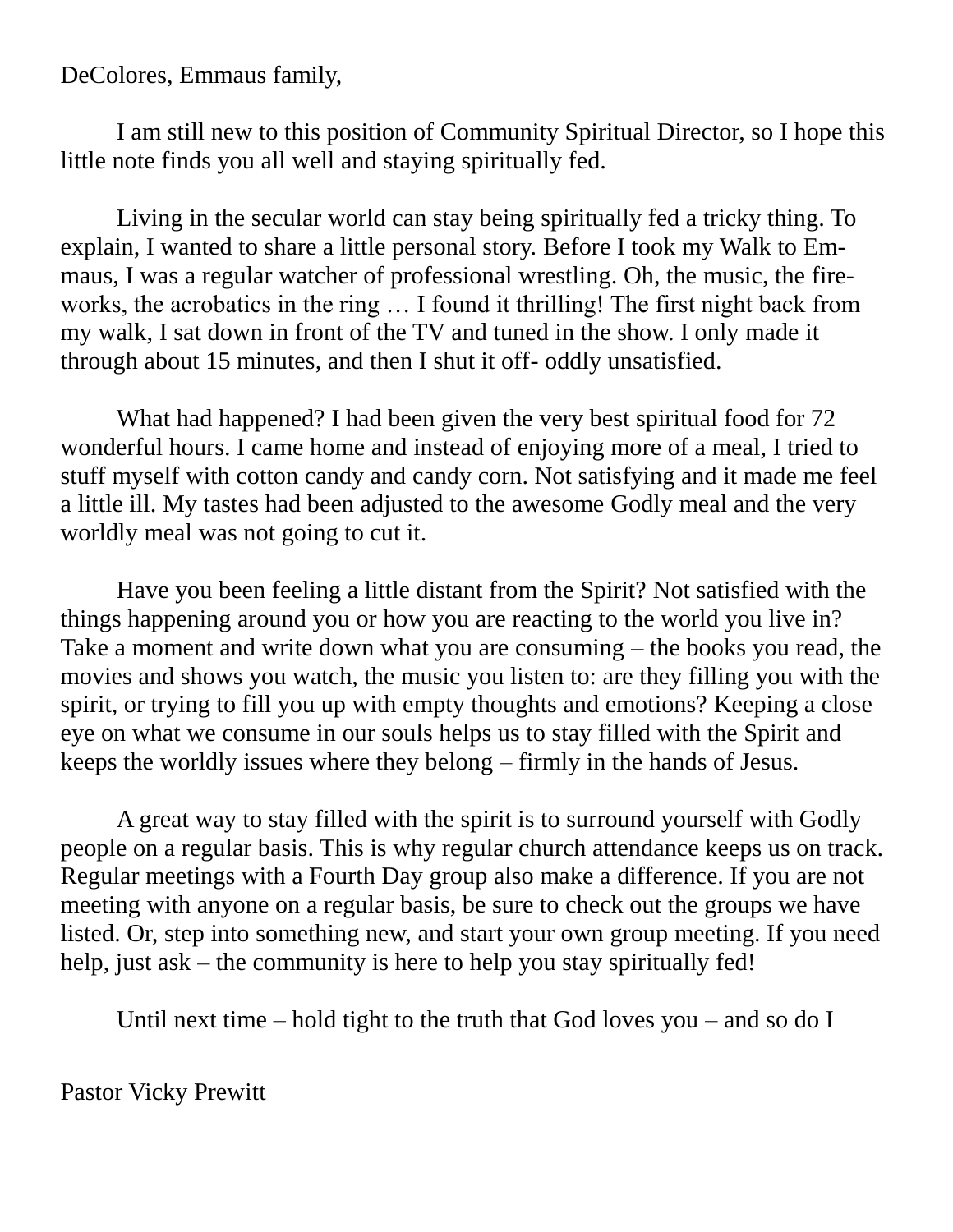## *Greetings fellow Superiorland Emmaus family,*

*A lot has happened since we last were able to bless pilgrims at an Emmaus walk. A lot has been done in preparation for the next walk, and a lot still needs to be done. I (and the rest of the "prep" team) look forward to the upcoming "prep" day on May 21st, 2022. It will be a time of instruction to bring us back into line with the model that was initially presented to us. After a LONG hiatus, it just seems like the perfect time to refresh and renew. I for one, cannot wait to serve on the next walk. If you feel as though God has put it on your heart to serve in the fall….we have a spot for you to full. If you have had someone on your heart that you have thought would be a good candidate and is ready to go deeper into a relationship with our Lord….NOW is the time to invite them. Our Superiorland Emmaus website has the ""Team Volunteer", Candidate Application" and "Sponsor Form" forms to be printed, filled out and sent in.* 

*I think that we can ALL agree that our own weekend was something special and we want to replicate that same experience for others. I pray that we can come together as a family and bless those that put themselves in God's hands for a weekend of bending, stretching and growing.*

*GLYASDI, Jane*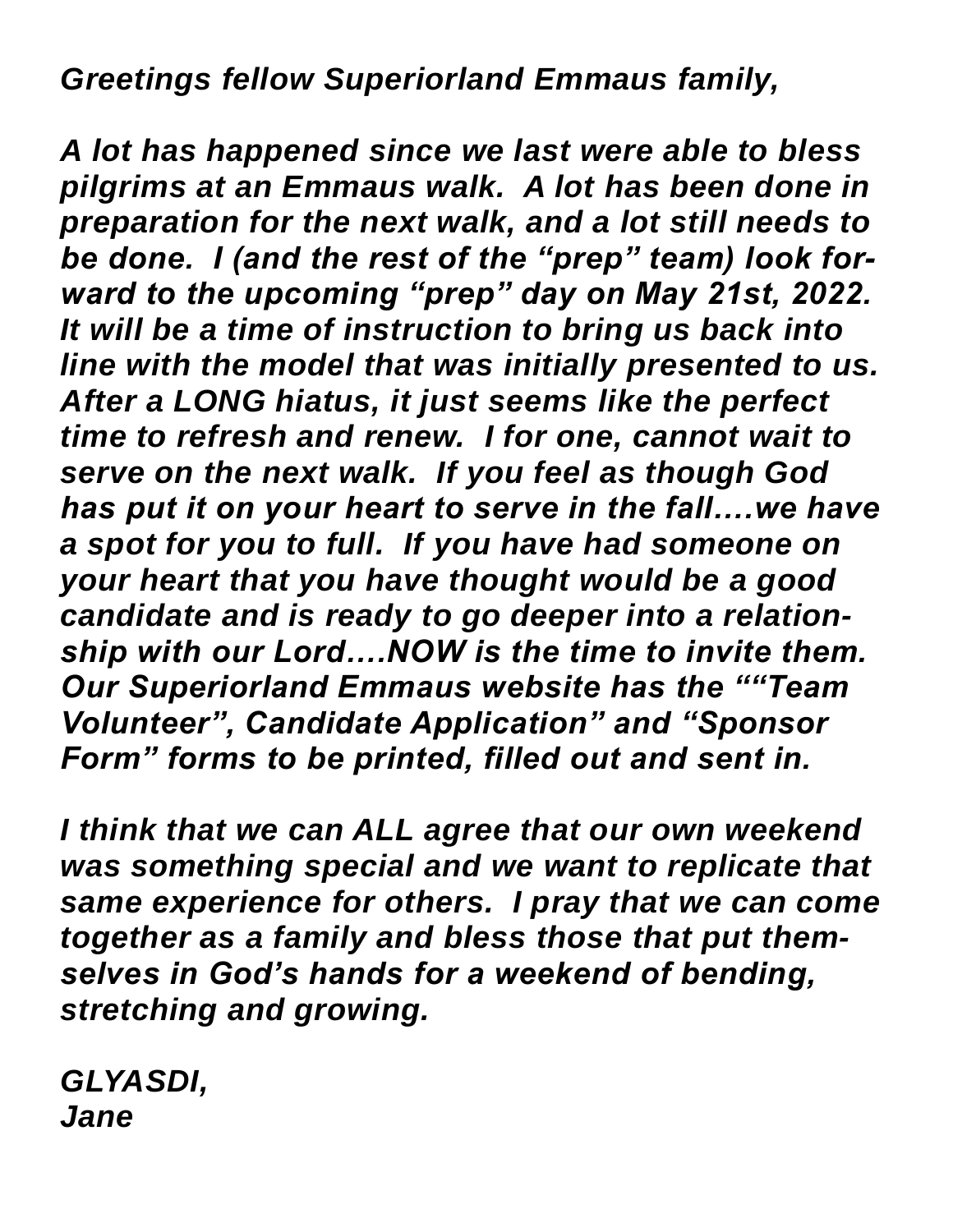

#### Remember, when you point a finger at someone else and say let them do it, you are pointing three fingers back at yourself.



Greetings Emmaus Community,

We will be gathering on May 21st to prepare for our upcoming Emmaus Walk. ALL conference room and auxiliary team members are invited and strongly encouraged to come together for a day of community and a fresh approach to how we orchestrate a walk.

It is important that the full team understand that the changes being made are bringing us back into line with the proven model designed by Upper Room Ministries-we have strayed, but this year is a good time for us to reset to the way it is supposed to be done.

We will be gathering early, the coffee will be brewed and ready to go so we can get an early start as we have a lot of ground to cover. It is the hope that we will be able to preview clergy talks and possibly some given by lay persons so there will be less to be previewed at a second date. This date has not yet been set, but will be set prior to May 21st. Only people giving and previewing talks need be at the second meeting.

Our "prep" time will begin at 8am and close at 5pm. We will have some donuts and fruit available as well as coffee. We are asking that everyone bring a dish to pass for a potluck style meal for lunch.

Looking forward to a day of fellowship and renewal.

GLYASDI, the "Prep" Team

### Men's Walk #84 September 15-18, 2022, Lay Director - Mike Deatrick Women's Walk #85 September 22-25, 2022, Lay Director - Paula Ross

Many changes are happening that will make the Teams and Walks stronger.

Change #1 - NO MORE OVERNIGHTER'S: We will now have single "Overdays" or "Team Building Days" where we can review talks, participate in Team building and training, worship, fellowship and prayer for our community, pilgrims and teams. With no need to bring a sleeping bag, find a bed or mattress or make two trips each time.

Change #2 - TEAM BUILDING DAYS WILL BE EARLIER: Team building days will be held on May 21st and perhaps another at a later date. This should be less intrusive on summer vacations and plans but will also give extra time, if needed, for speakers to revise and re-review their talks. It will also encourage our community to start sponsoring their candidates earlier as well. We will be meeting at Camp Michigamme in Grace Hall and the new Agape/Wigwam as well. Starting time will be 8:00am and going untill approximately 5:00pm with, you guessed it, a Pot Luck lunch around noon.

Change #3 - PUSHING THE CALENDAR FORWARD: In the past we kind of took a deep breath after the Walks were over, told ourselves what a good job we'd done and kind of went into hibernation. Sometime after January or so, we started to get serious about calling for volunteers to form the next Team. Not any more. Dates and times are already set for the next Walk and the Teams are being formed **right now** and the speakers have their outlines. By the time you read this the Teams for Walk #84 and #85 should be formed. That means you should be preparing for Team Building Day on May 21st. You should also be preparing potential candidates and becoming a sponsor. There you will receive help and guidance on how and what are the responsibilities of a good sponsor, as well as being part of an Emmaus Walk Team.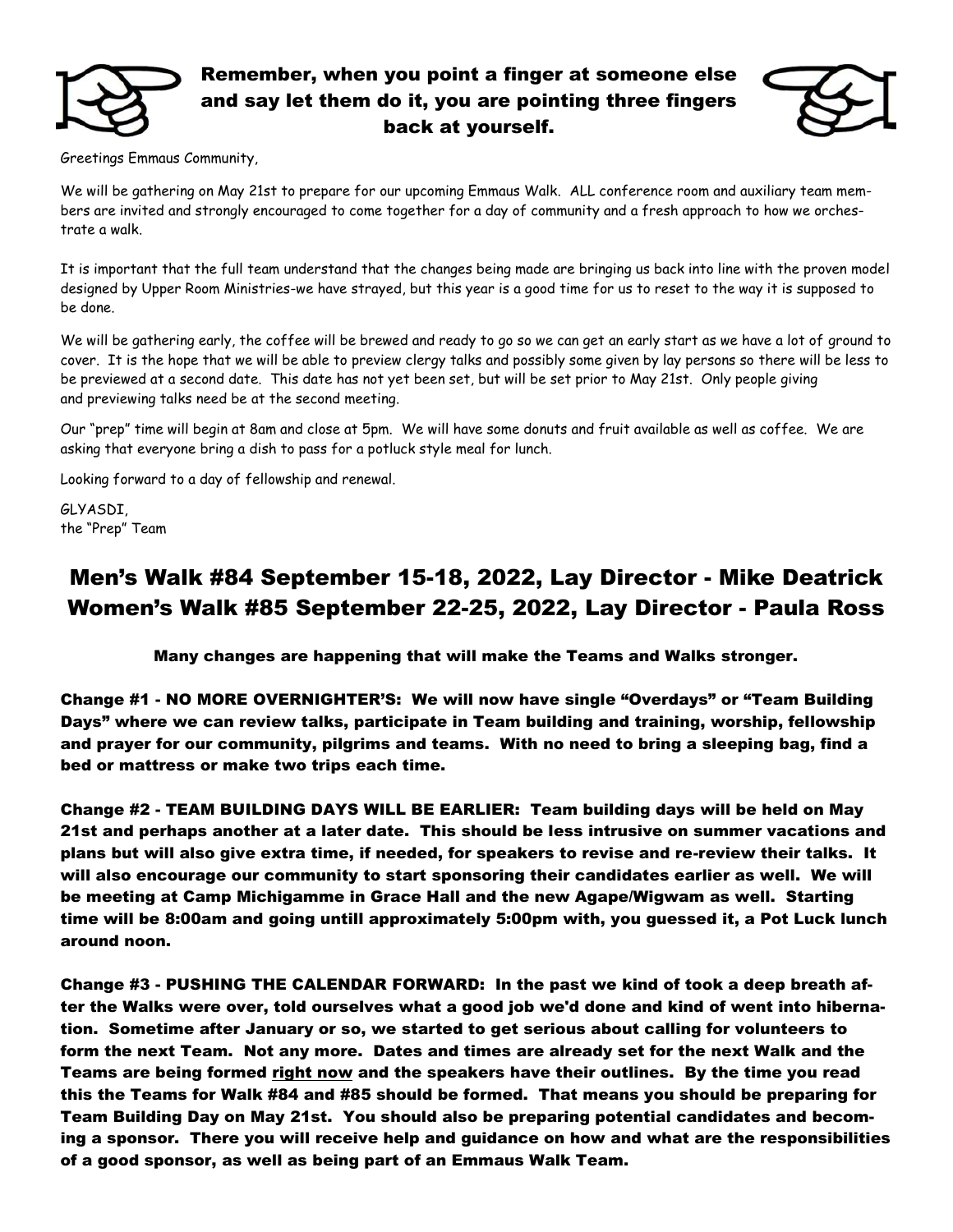#### SUPERIORLAND EMMAUS BOARD MEMBERS

**Community Spiritual Director Pastor Vicky Prewitt** – Continuing [prewitt.vicky@gmail.com](mailto:prewitt.vicky@gmail.com)

**Community Lay Director Jane Taylor —** 2016-22 [taylortrioo3@gmail.com](mailto:Taylortrioo3@gmail.com)

**Assist. Community Lay Director Mike Moore** — 2020-23 [Ljobc5@gmail.com](mailto:ljobc5@gmail.com)

**Nominations/Newsletter Editor/ Agape Chair Jim Baker** - 2017-22 [mindseye@up.net](mailto:mindseye@up.net)

**Secretary/Registration Chair Marcia Waters** – 2016-22 [mmwaters702@gmail.com](mailto:mmwaters702@gmail.com)

**Webmaster Pastor B.J. Ash** - 2021-24 [webmater@superiorlandemmaus.org](mailto:webmaster@superiorlandemmaus.org)

**Candlelight Co-Chair Pastor Pete Lemoine** - 2019-23 hdrider2@chartermi.net

**Team Select Chair Kip Dollar** – 2018-22 [Mjdollar@hotmail.com](mailto:Mjdollar@hotmail.com)

**Sponsors Hour Chair Paula Ross** – 2016-22 [quilterpaula62@gmail.com](mailto:quilterpaula62@gmail.com)

**Prayer Vigil Chair Chuck Ryall** - 2018-23 [chkswoods@gmail.com](mailto:chkswoods@gmail.com)

**Gatherings/Merchandise Chair Sara Wiedenhoefer -** 2020-23 [wiesix@live.com](mailto:wiesiz@live.com)

**Candlelight Co-Chair Becky Wilder -** 2020-23 [wildcat225@hotmail.com](mailto:wildcat225@hotmail.com)

#### EMMAUS BOARD CONT.

**Facility Setup/Teardown Co-Chair Gary Lubinski ---** 2022-25 [gary@glubinski.com](mailto:gary@glubinski.com)

**Upper Room Merchandise Chair Marlene Deatrick ---** 2022-25 [MarleneDeatrick@gmail.com](mailto:MarleneDeatrick@gmail.com)

**Facility Setup/Teardown Co-Chair Mike Deatrick** --- 2022-25 [Up\\_rentals@yahoo.com](mailto:up_rentals@yahoo.com)

**We still have at least one vacant Board Member seat available.**

NON-VOTING BOARD MEMBERS

&

VOLUNTEERS

**Treasurer Chuck Yeager** – ex-official [yeagerc@charter.net](mailto:yeagerc@charter.net)

**Data Base Coordinators** Byron Quinn Scott Machalk Anita Quinn

**Newsletter Proofreader** Barbara Merlo [merlomom@charter.net](mailto:merlomom@charter.net)

# **HELP WANTED**

**Have you ever used the phrase "They Should" before asking a question or making your ideas know? Well now is your chance to become a part of "They".** 

**The Superiorland Emmaus Board of Directors have several vacancies and are in need of new volunteer members right now. As you can also see in the listing of the board members on this page several terms of office are ending this year. So we need new volunteer members for our Board who want to help and make a difference in your Superiorland Emmaus Community.**

**If you are interested please contact me, Jim Baker, Nominations Chair at [\(mindseye@up.net\)](mailto:mindseye@up.net?subject=Emmaus%20Board%20volunteer) or talk to any of the Board members you see or may know listed on this page.**

**Thank you**